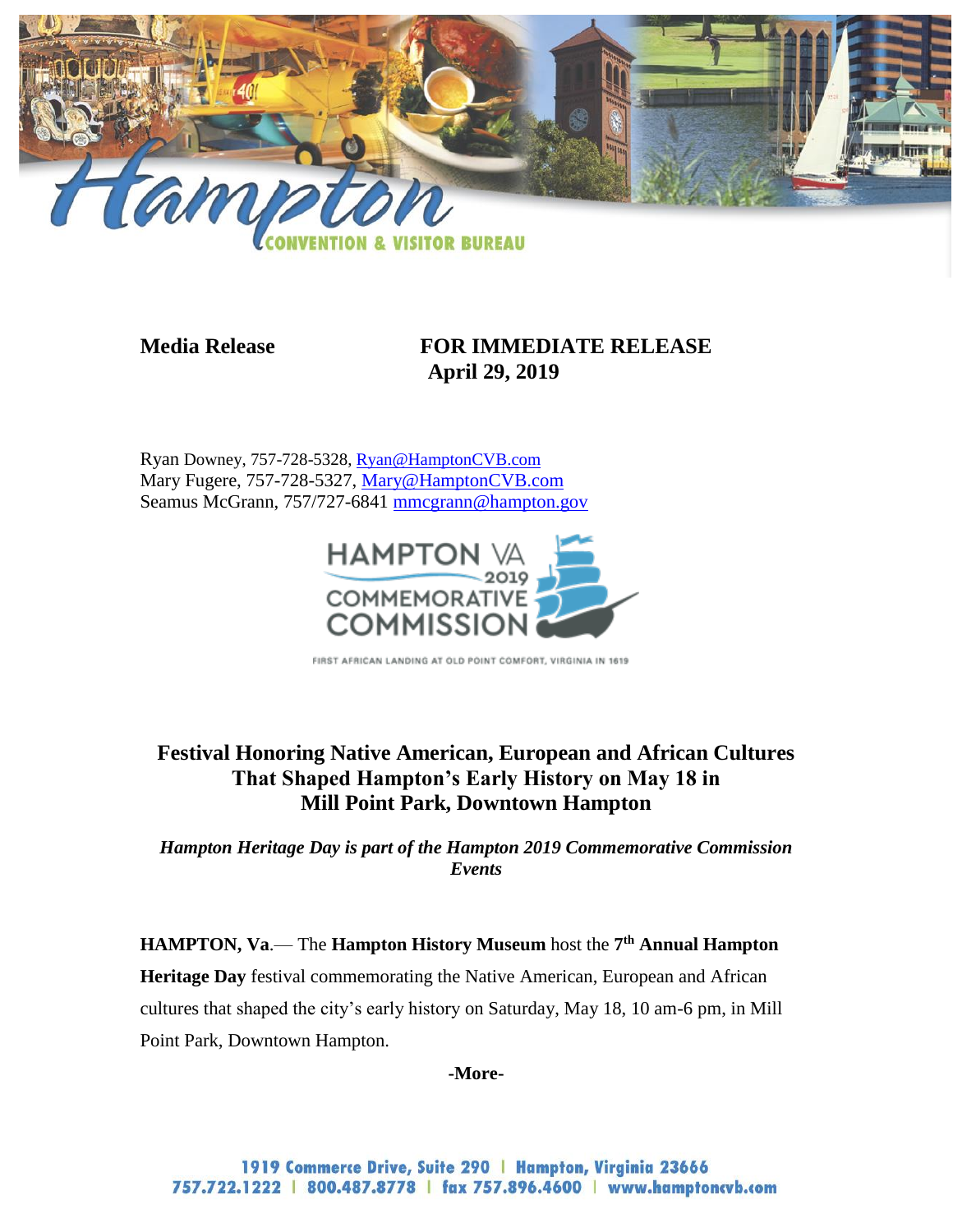Sponsored by the **National Park Service** and the **Hampton 2019 Commemorative Commission**, the event includes traditional music, dance, storytelling and presentations that take place throughout the day, as well as hands-on family activities, cultural displays and demonstrations, glass-blowing, blacksmithing, pottery and other heritage arts, crafts and more. Food trucks and vendors of traditional clothing, jewelry, soaps and lotions join the event this year.

In the past this family friendly event had been held in conjunction with the International Children's Festival. Over the years, Heritage Day has grown to include more participants, and the April date had conflicted with major Pow Wows limiting Native American participation in Heritage Day. It is now being held as a separate event.

"It is significant that we have four Native American tribes represented at Heritage Day this year, along with the Minnesota-based Native Pride Dancers. We want to expand the story of what life was like for the people who were here before Europeans arrived," says Hampton History Museum executive director Luci Cochran. "Our goal is to honor those who came before us and focus learning from each other in a spirit of healing. We believe it is a great day if people gain understanding of who we are from our past and each other so that we walk away knowing more about our neighbors, ourselves and our community."

The day's events commence with an opening greeting given by Troy Atkins of the **Chickahominy Tribe**. An African Libation ceremony presented by Chadra Pittman of **The Sankofa Projects** accompanied by an African drumming ensemble will honor the ancestors. The Rev. Samantha Vincent-Alexander, Rector, **St. John's Episcopal Church** will offer an invocation. **Hampton Mayor Donnie Tuck** will welcome those assembled to the day's activities.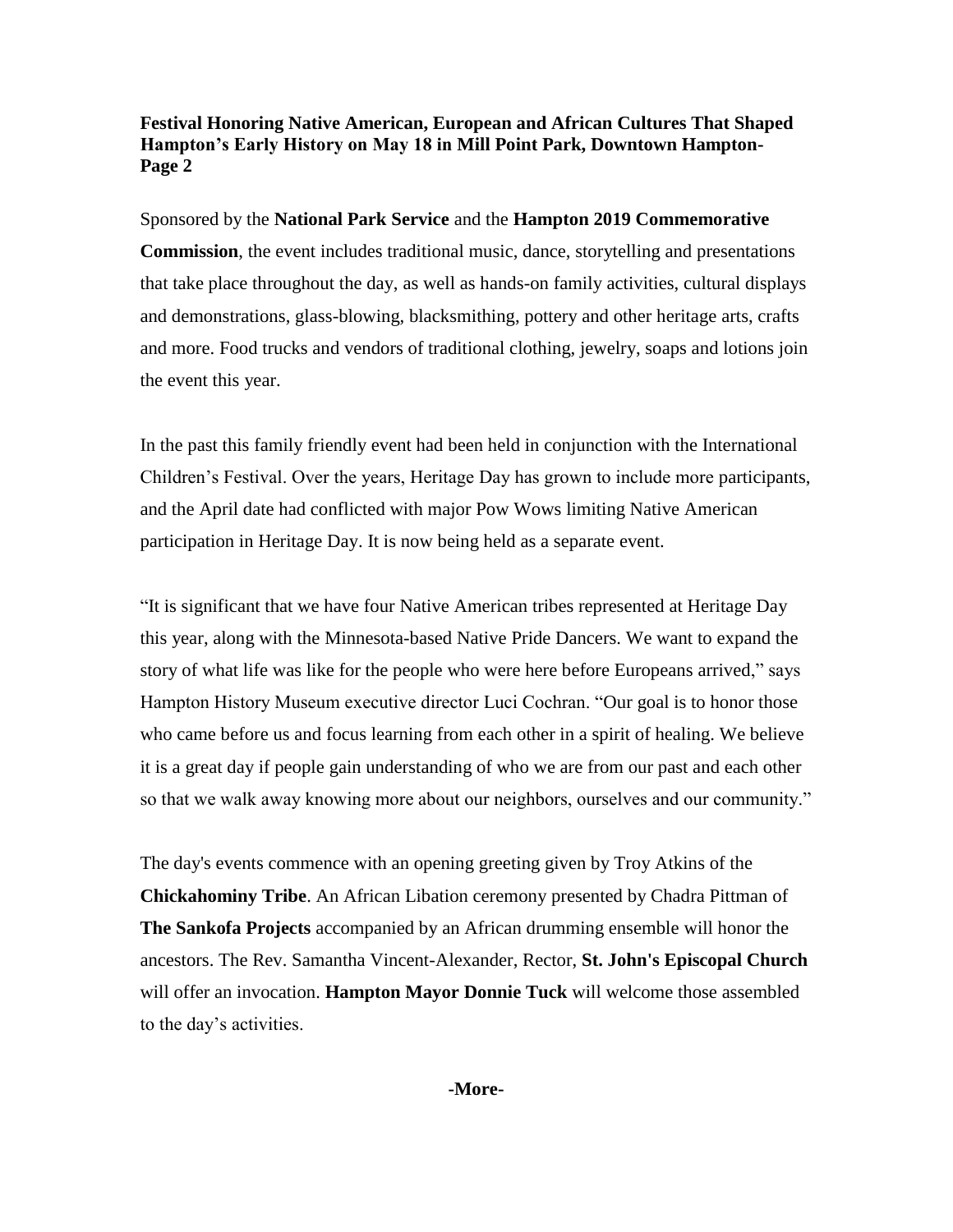#### **Performers and Presenters**

**Meherrin Indian Tribe** members Greg and Diane Stephenson will invite attendees to join in Iroquois welcome and social dances. Afterwards, Diane Stephenson will demonstrate finger weaving techniques and Greg Stephenson will share knowledge of his Native language. They are bringing Iroquois storyteller Gregory Cooper to the festival for the first time, and Smoke Dancer Patrick Suarez returns for his second appearance at Heritage Day.

**The Chickahominy Dancers** will perform a variety of ceremonial dances in traditional and contemporary regalia. Members of the **Pamunkey Indian Tribe** will show, demonstrate and sell traditional gourd art. Joining the festival for the first time, representatives of the **Cheroenhaka (Nottoway) Indian Tribe** will offer traditional beaded and silver jewelry for purchase and lead arts and crafts activities.

New to the event last year, and returning due to popular demand to close the day's events at 5:00 p.m.-6:00 p.m., the **Native Pride Dancers**, will educate and entertain the audience on the beauty, skill and majesty of American Indian music and dance to honor the uniqueness and history of First Nations Peoples including the Meskwaki Nation, Lakota, Ojibwe, Dakota, Nakota, Menominee, Cree, Ho-Chunk, Navajo, and other tribes.

Highlights of colonial-era life include Historical interpreters from **Heritage Education**  who will engage visitors with raw wool carding and weaving, embroidery, sewing, sail making, rigging and open-fire cooking demonstrations. Using their mobile hot box and portable studio, the **Missoula School of Hot Glass** will create glass vessels and objects on site. Members of the **Tidewater Blacksmiths Guild** will demonstrate and interpret their time-honored craft. Historical interpreter and craftsman Jay Templin will demonstrate  $17<sup>th</sup>$  and  $18<sup>th</sup>$  century wood carving techniques.

**-More-**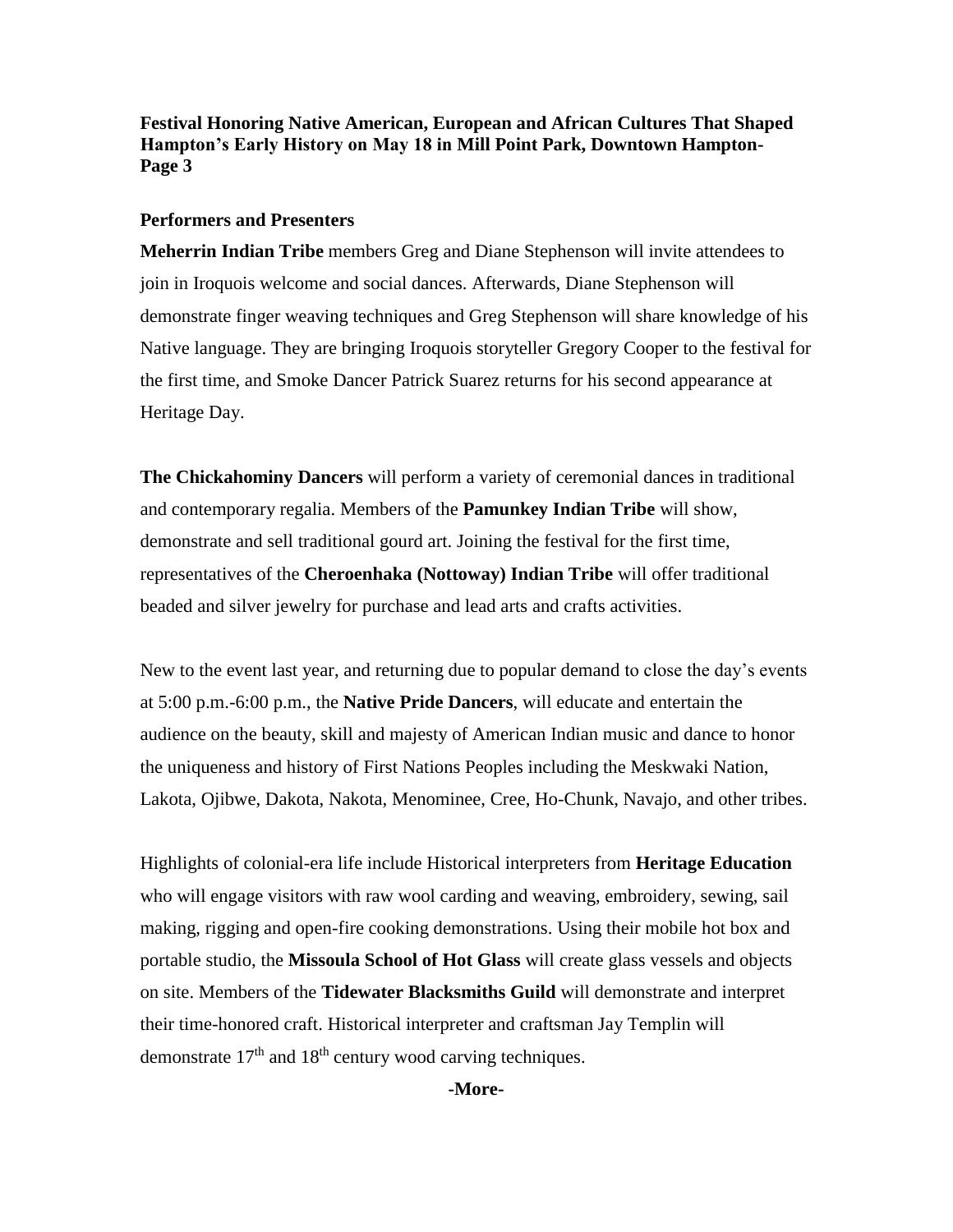**The Itinerant Band** will perform music from the  $17<sup>th</sup>$  century accompanied by dances in which the public is encouraged to participate. The award-winning bluegrass band **Bill Jenkins and The Virginia Mountain Boys** will offer authentic Appalachian music.

African music and dances will be performed by **Atumpan – The Talking Drums**, who will also engage the audience in interactive storytelling. Songs and stories of the African Diaspora will be presented by **The Legacy of Weyanoke** of the **Weyanoke Association for Red & Black History and Culture**. Performer **Dylan Pritchett** will pass on the rich African oral tradition of storytelling inspired by cultural folktales with a positive message that cross cultural boundaries. The vocal group **Musical Mosaic** will take attendees on a musical journey from spirituals of the enslaved up to gospel music of the mid- $20<sup>th</sup>$ Century.

The **Contraband Historical Society** is bringing a full-scale replica of a Contraband cabin representative of the dwellings created by slaves who escaped to Fort Monroe during the Civil War. Neighborhoods of similar cabins sprang up in Hampton offering the formerly enslaved their first personal homes and private space. **Project 1619** will be on hand to relate the story of the first Africans in English North America.

#### **Community Groups and Cultural Organizations**

Other community groups include the **Aberdeen Garden History & Civic Association**, representing the 1930s Hampton neighborhood designed and built by African Americans that is on Virginia Landmark Register and the National Register of Historic Places; **Descendants of the Charity Family** of Colonial Virginia, among the first families of Virginia and free people of color; the **Hampton Public Library**, with books and DVD recommendations related to the history and culture of Hampton; **Hampton's Streetcar** 

**-More-**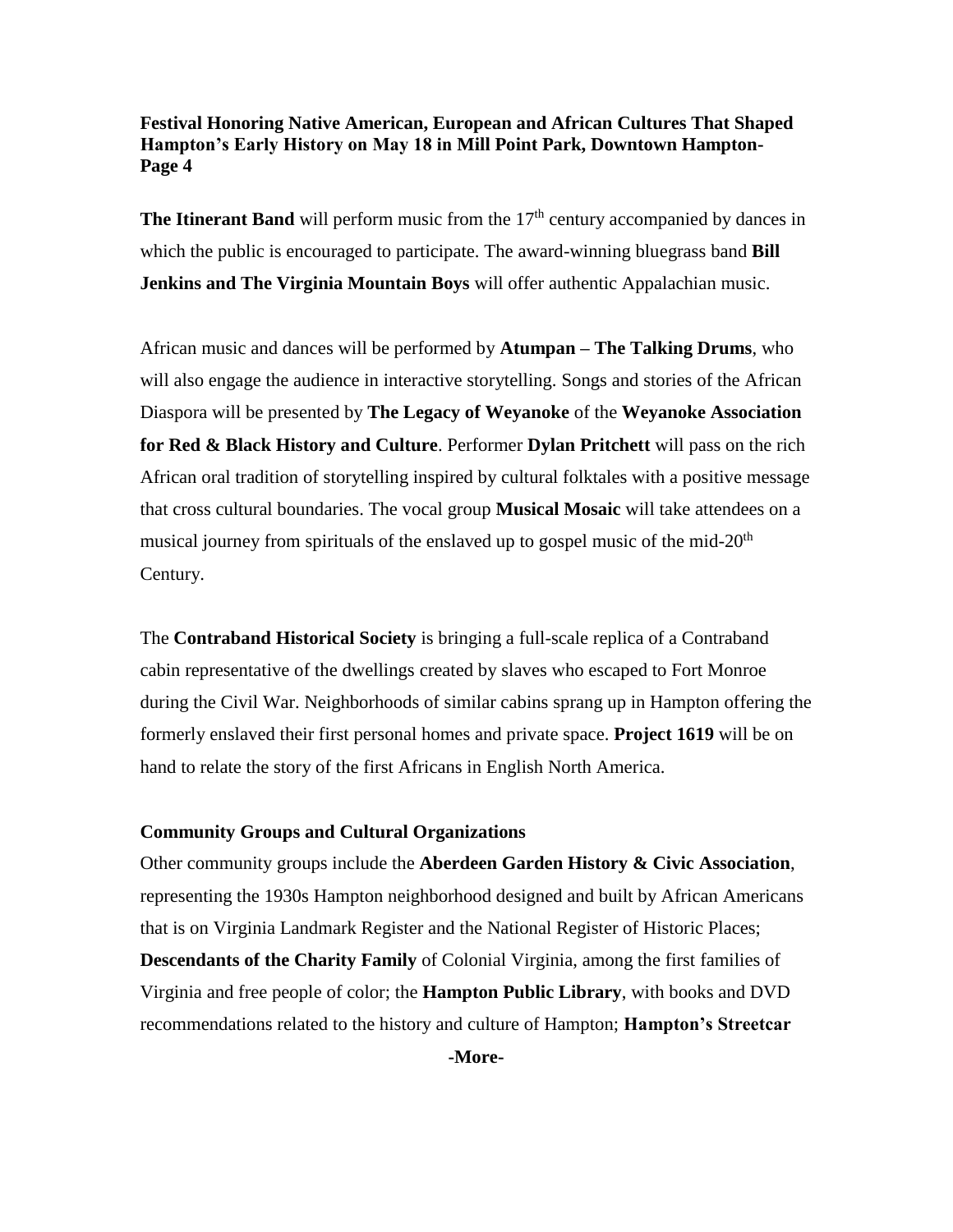**390 Project**, presenting a display about the restoration of the Peninsula's last remaining trolley.

Cultural and governmental organizations include **American Evolution-2019 Commemoration**, to highlight the events of 1619 that shaped America's beginnings; **Hampton 2019 Commemorative Commission**, to share their work to commemorate the 1619 arrival of Africans to English North America; the **Casemate Museum at Fort Monroe** with hands-on activities for Junior Ranger Day; **Citizens' Unity Commission**, which focuses on promoting diversity, inclusion and unity; **Sandy Bottom Nature Park**, with a reptile display and interpretive materials; **The Sankofa Projects**, which creates cultural & educational programs focused on the experience of the African diaspora; the **Weyanoke Association** will share information about the historical and cultural associations between Africans and Native Americans.

**Hampton History Museum** educator Kris Peters will lead an activity about historical dwellings where children can try their hand at building techniques used by Native American, Africans and European colonists.

An exhibit created by the **Hampton University Museum** about Native American education and life at Hampton Institute (now Hampton University) featuring dozens of historical photographs also will be displayed.

#### **Vendors**

A selection of vendors whose wares are reflective of the heritage nature of the event include: **Amade**, featuring African dresses, skirts, scarves, jewelry and art; **Graceful** 

**-More-**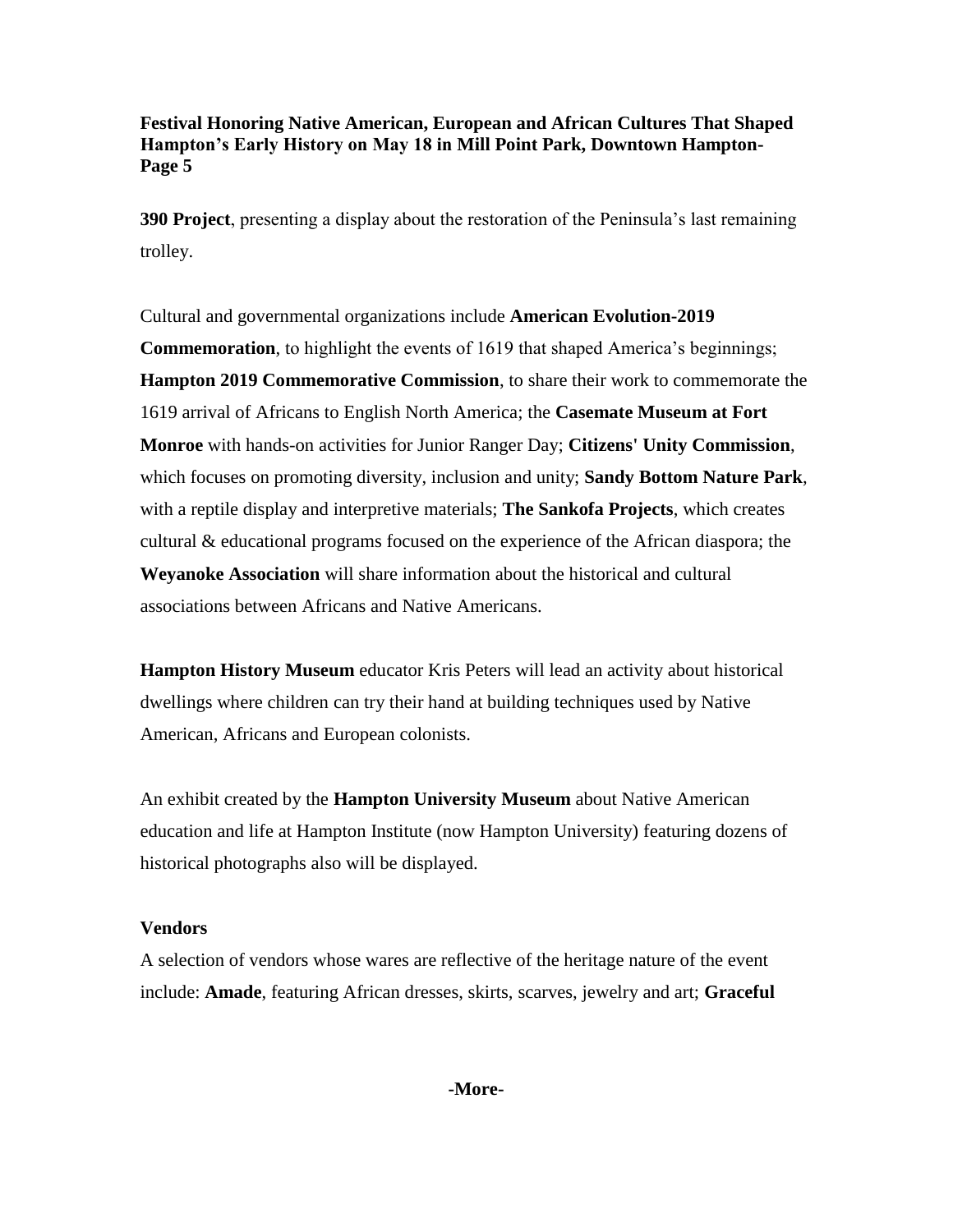**Gems**, handcrafted beaded jewelry; **Level Up Art**, African inspired stone and copper jewelry; **Linda's Handmade Goat Milk Soap**; **Nago Village**, African fashions and accessories; **RaEssence Shea Butter**, handmade lotions; and **While Waiting**, handmade Haitian beads.

# **Food**

**Africanne on Main**, African cuisine from various regions; **Column 15 Coffee**, singleorigin fair-trade organic freshly roasted coffee beans, and craft nitro cold brew; **Got Fish**, fresh fish and chips and hand-crafted sides; **Lmnz Twizted Pretzel**, artisan-made pretzels, dips and drinks.

# **Sponsors**

**National Park Service**, **Hampton 2019 Commemorative Commission**, **Hampton Convention and Visitor Bureau**, **Hampton History Museum Association**, **Hampton Parks, Recreation & Leisure**.

# **2019 Commemorative Commission**

The mission of the 2019 Commemorative Commission is to promote the history of the first Africans in the new world and to plan events leading up to a yearlong remembrancecommemoration program in 2019. In 2019, join the global commemoration of the 400th anniversary of four pivotal happenings in English North America's Virginia colony: the arrival of the first Africans, the arrival of women, convening of the first General Assembly, and celebration of the first Thanksgiving. The First African Arrival occurred at Point Comfort in 1619, present site of national monument Fort Monroe in present-day Hampton, Virginia.